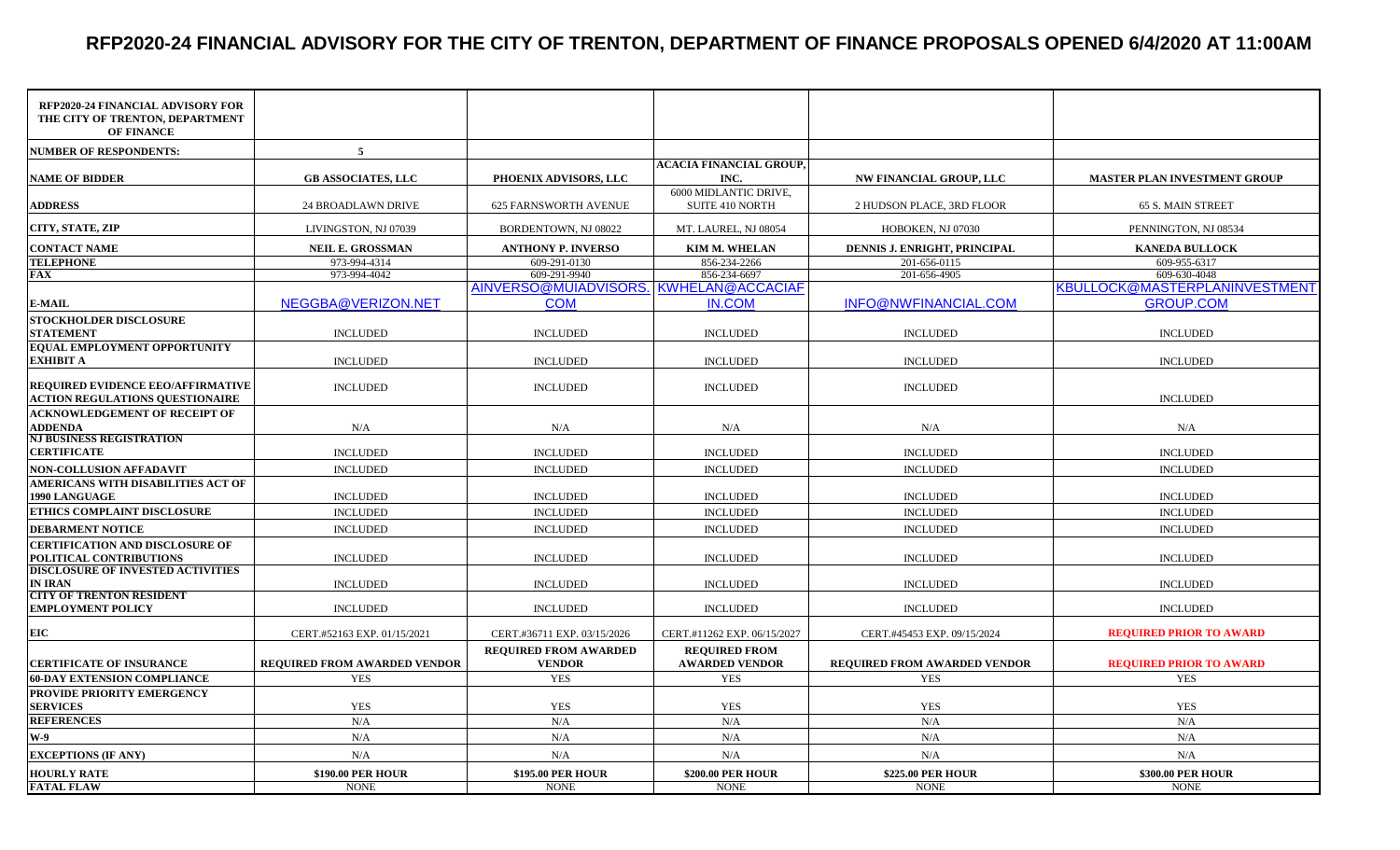## PRICING PROPOSAL FOR RFP # 2020-24 (FINANCIAL ADVISORY SERVICE) **FOR GB ASSOCIATES LLC**

The City's RFP indicates that the financial advisory services will include all elements relating to the issuance of bonds and/or notes and any other financial analyses as may be requested during the year. However, we believe (from recent contracts) that it is also the intention of the City that, to the extent possible all financial advisory services be funded from proceeds of debt issuances, as it has not wished to include the cost of financial advisory services in its operating budget. Our proposal will reflect this understanding.

It is, of course, very difficult (if not impossible) to gauge the level of services that might be required under the "other analyses" umbrella. However, we have a good idea of what will be involved, due to our intimate knowledge of the City's budget and other financial issues and pressures. This stems from our long history with the City, including the current year, which gives us unique insight into the City's needs and how we may best be able to help.

Therefore, we would propose the following compensation arrangement, which we believe addresses all of the City's needs and concerns:

- \$7,500 for each Note sale
- \$2,500 for each issuance through the NJEIT (note that the separate Fund and Loan components will be considered a single issuance with just one fee applied)
- \$17,000 for each bond issue (NOTE: if multiple series' are sold at the same time, we would charge only one fee)
- 50 hours of non-debt-related services and analyses included with no additional charge

In terms of the non-debt services and analyses that the City might require, our normal hourly rate is \$190/hour. However, as noted above, we would include hours of such services at no charge to the City. We would let the City know well in advance of our reaching that limit and would propose a new contract or amendment (whichever the City prefers) to provide for additional services.

Note that our fee is NOT tied to the size of an issue, as the financial advisor's role does not vary whether a debt issuance is \$5 million or \$50 million.

This month, the City issued Notes that totaled \$34,336,775 million. Our total fee (with no passthroughs for out-of-pocket expenses was \$7,500 (less than 0.03% of the par issued) AND we have provided approximately 30 hours of additional service in the last six months at no cost to the City.

For the City's last bond issue (of nearly \$33,000,000 in December 2018), our fee was approximately 0.50% of the bond issue. Many advisors (with fees tied to size of issuance) would have charged more than 2x our fee. In addition, there was a separate series of School Bonds sold with the General Improvement Bonds; some advisors would have deemed that a separate issuance and charged an additional fee. Also, we do NOT charge for any out-of-pocket expenses (travel, postage/delivery, fax/copying, etc.) that (for many advisors) are an additional cost of utilizing their services.

For a Bond sale of approximately \$25,625,000 (as is likely in late in 2020), our fee (\$16,000) will be less than 0.50% of the amount issued; many advisors would charge \$25,000-\$30,000 or more for such an issue.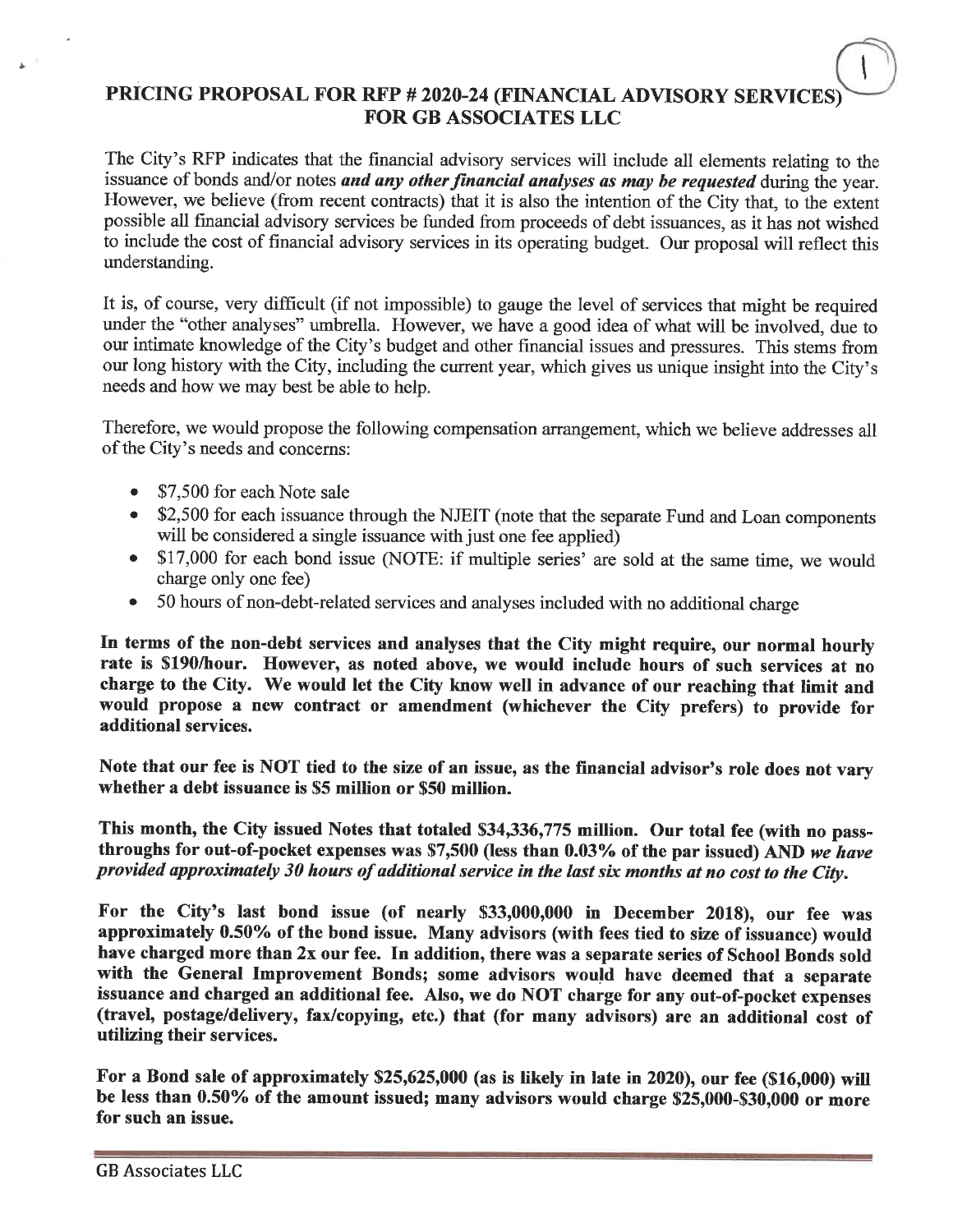

### D. Compensation proposal.

Phoenix Advisors, LLC's value-added services and our work as an SEC and MSRB registered municipal advisor in the structuring, issuance, and management of long-term and short-term financing, save you time, effort and, importantly, cost. Further, our debt management advice will position you to plan appropriately for future market access.

Our services, outlined in the enclosed scope of services, encompass the full life cycle of your financing -- from early planning, to public or third-party approval, to rating agency strategy, to development of your offering documents, to closing and post-issuance requirements. When you have retained Phoenix Advisors, you have enlisted an experienced, independent municipal advisor with a fiduciary duty to put your interests first in all matters relating to our engagement.

Phoenix Advisors' compensation is typically all-inclusive. We do not charge for out-ofpocket expenses, fees for travel time, or attendance at meetings unless specifically delineated. Out-of-pocket expenses are always difficult for a client to monitor and can ultimately be significant, so this is an important and beneficial feature of Phoenix Advisors' compensation arrangement. Third party charges paid through Phoenix Advisors are relayed at our cost. This regularly results in cost savings to clients due to our volume pricing discounts. Moreover, any costs associated with an issuance are customarily built into the issuance and are not current budget expenses for the issuer.

We work toward long, enduring relationships with our clients, and, therefore, collect our debt issuance fee only after the financing closes, unless specifically stated otherwise.

The compensation for municipal advisory services relating to this engagement, which will not be exceeded without prior notification to you, is:

- Bond Issuance:  $\bullet$ 
	- \$9,500 plus \$0.50 per \$1,000 issued (maximum fee of \$24,500)<sup>1</sup>  $\circ$
- Note Issuance:
	- $\circ$  \$1,500 plus \$0.20 per \$1,000 issued (maximum fee of \$10,500)<sup>1</sup>
- Hourly rates<sup>2</sup>:
	- \$195 per hour o Chief Executive Officer
	- Senior Managing Director/Managing Director/Director \$175 per hour  $\circ$ \$95 per hour
	- Associate/Analyst  $\circ$

<sup>&</sup>lt;sup>1</sup> Per transaction.

<sup>&</sup>lt;sup>2</sup> Hourly rates are only if applicable for specialized work outside of a bond or note issuance.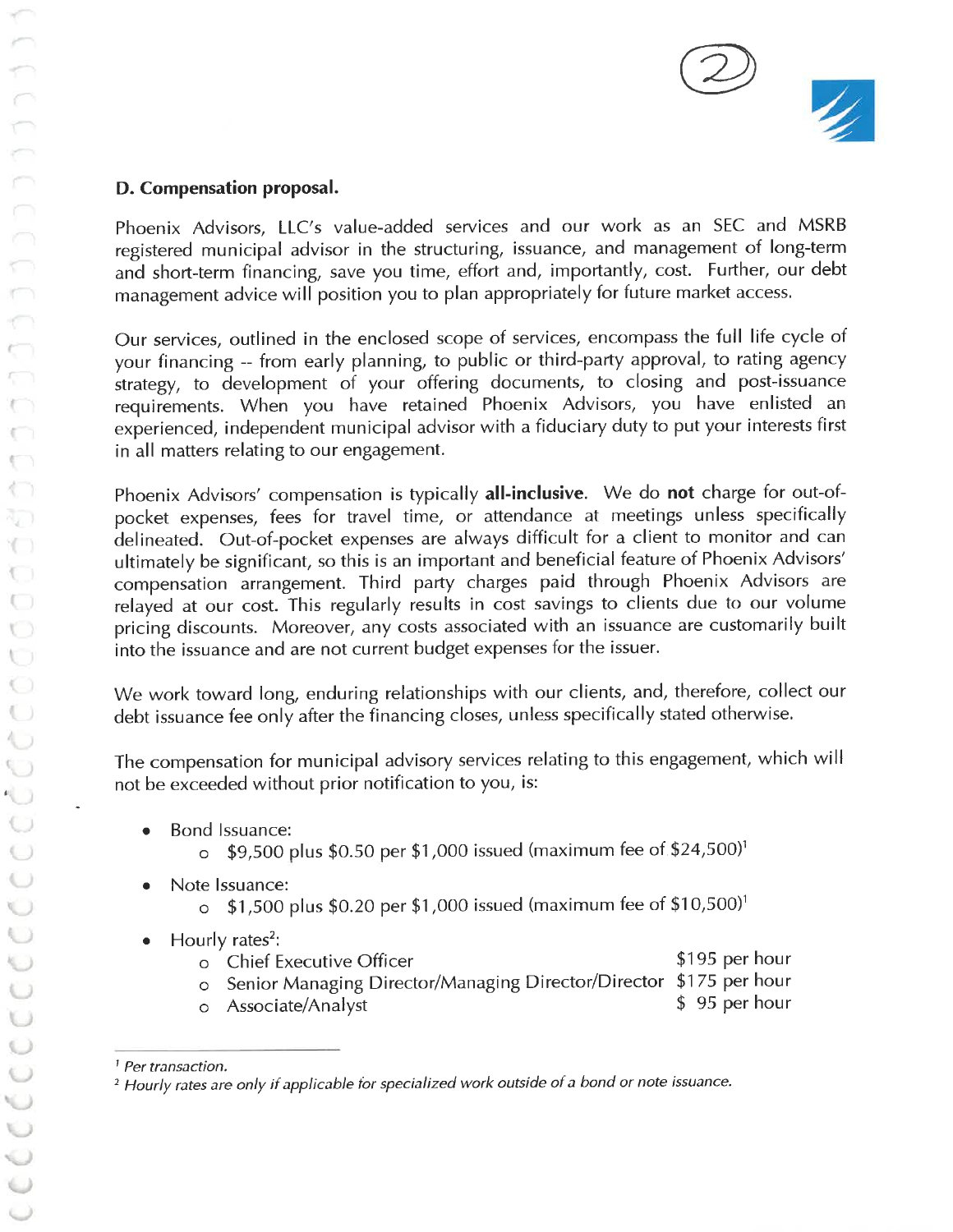#### **Compensation Proposal.**

Acacia Financial Group, Inc. proposes that the compensation for financial advisory services provided to the City be based on: (i) the par amount of the bonds or notes or (ii) on an hourly basis. Reasonable outof-pocket expenses may be added to each compensation component. Acacia's proposed fee structures are described below:

#### 1. Based on the Par Amount of the Issue:

#### **Bonds**

For financial advisory services rendered to the City in connection with the sale of bonds, Acacia proposes to be compensated at a rate of \$0.80 per \$1,000 of par value issued, with a minimum fee of \$12,500 per issue.

#### **Notes**

For financial advisory services rendered to the City in connection with the sale of notes, Acacia proposes to be compensated at a rate of \$0.80 per \$1,000 of par value issued, with a minimum fee of \$7,500 per issue.

#### 2. Hourly Basis:

For general consulting services, Acacia proposes that compensation be based upon the hourly rate of \$200/hr.

#### 3. Other Financings/Transactions:

For financings that include unique and/or complex financing structures or require additional services beyond our general scope, Acacia proposes that the fee for such transactions be negotiated in advance.

#### 4. Expenses:

Acacia proposes to be reimbursed for the following reasonable expenses incurred in providing the services set forth herein at rates which are approved upon submission of appropriate invoices: graphics, postage, photocopies, telecopies, freight charges and telephone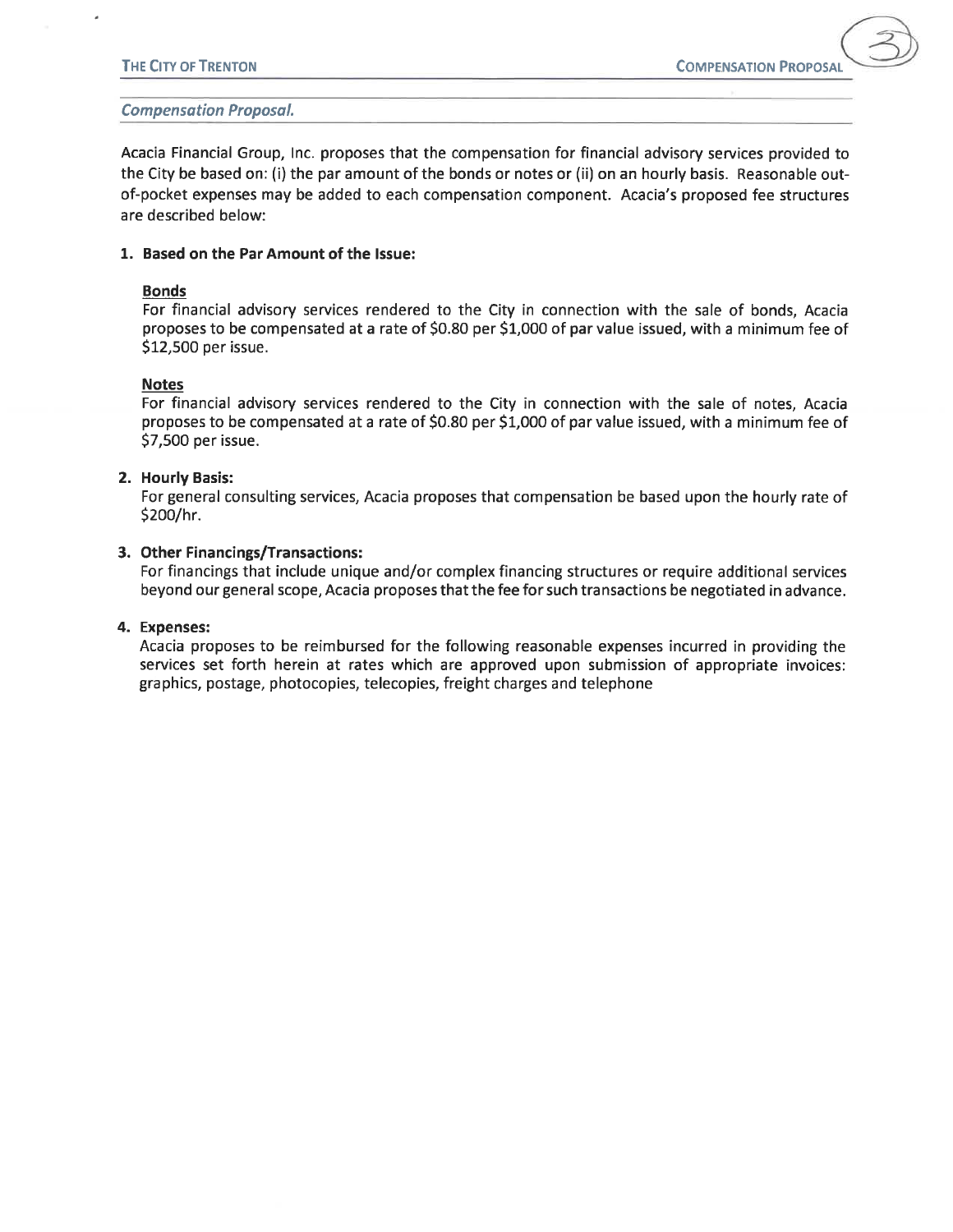### **COMPENSATION**



For financial consulting/advisory services rendered in connection with the sale of bonds and notes, NW Financial proposes to be compensated based on the following schedule:

#### 1. Notes:

For the issuance of notes, NW Financial proposes to be compensated \$1/bond with a minimum of \$7,500 based upon the par amount. This amount shall be payable at the closing of the proposed bond issuance. NW Financial will not invoice unless the bond issuance is finalized and closed.

#### 2. Bonds:

For the issuance of bonds, NW Financial proposes to be compensated \$1/bond with a minimum of \$7,500 based upon the par amount. This amount shall be payable at the closing of the proposed bond issuance. NW Financial will not invoice unless the bond issuance is finalized and closed.

#### 3. Continuing Disclosure Services:

NW Financial can provide at the Clients request, continuing disclosure services at the hourly rates noted below

#### 4. Consulting:

For financial consulting services not related to the issuance of bonds and notes, NW Financial proposes that compensation be based upon the hourly rates established below.

| Position                     | Hourly Rate (\$/hour) |
|------------------------------|-----------------------|
| Principal                    | <b>S225</b>           |
| <b>Managing Director</b>     | \$205                 |
| <b>Senior Vice President</b> | \$195                 |
| <b>Vice President</b>        | \$190                 |
| Associate                    | \$185                 |